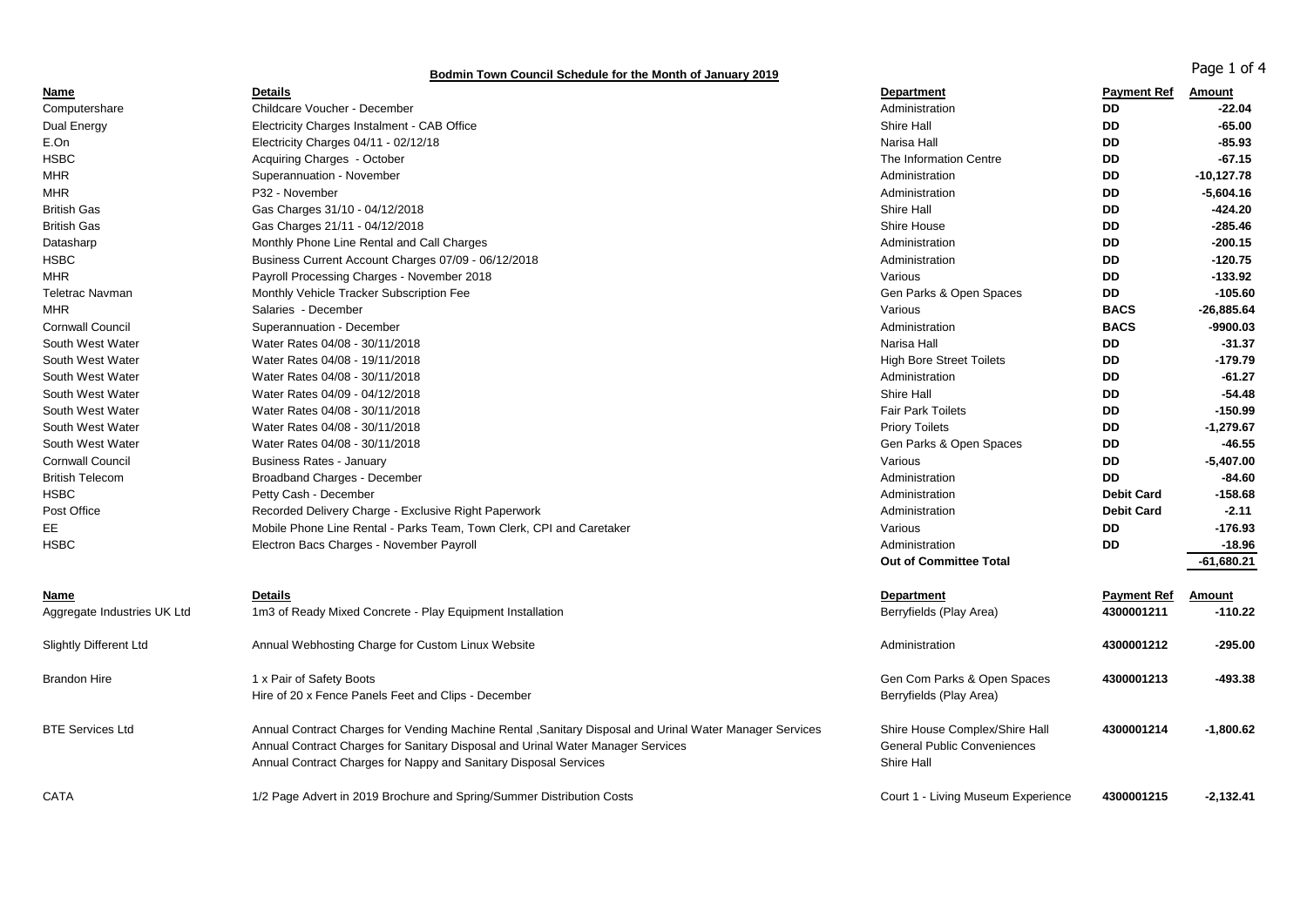| Cornwall Council                            | Professional Fees in Relation to Various Legal Matters - November and December                                                              | Narisa Hall/Victoria<br>Square/Coldharbour/Walker Lines Gym                     | 4300001216 | Page 20.96 4 |
|---------------------------------------------|---------------------------------------------------------------------------------------------------------------------------------------------|---------------------------------------------------------------------------------|------------|--------------|
| <b>Cormac Solutions Ltd</b>                 | Fuel for Council Vehicles 29/10 - 25/11/18<br>Cleaning Contract Charges - December                                                          | Gen Com Parks & Open Spaces<br><b>General Public Conveniences</b>               | 4300001217 | $-2,559.50$  |
| Jeremy Ley                                  | Bodmin Town Council Website Support Contract Covering Period 06/01 - 06/04/19                                                               | Administration                                                                  | 4300001218 | $-924.00$    |
| <b>Cornish Industrial Supplies</b>          | 1 x High Vis Wet Weather Jacket and Trouser Set - Gardener                                                                                  | Gen Com Parks & Open Spaces                                                     | 4300001219 | $-65.70$     |
| Dancover                                    | 3 x 8m and 3 x 10m Tarpaulins                                                                                                               | Gen Com Parks & Open Spaces                                                     | 4300001220 | $-212.77$    |
| Datasharp UK Ltd                            | Telephone System Support Contract Charges 24/01 - 23/02/19<br>Telephone System Support Contract Charges 24/01 - 23/02/20                    | Shire Hall<br>Administration                                                    | 4300001221 | $-96.97$     |
| <b>Drew Memorials</b>                       | Repair to Memorial                                                                                                                          | Gen Com Parks & Open Spaces                                                     | 4300001222 | -288.00      |
| Duchy Cemetery's Ltd                        | Preparation of 4 x Graves for Burials - November and December                                                                               | Gen Com Parks & Open Spaces                                                     | 4300001223 | $-1,540.00$  |
| Eager Beaver Tree Services                  | Various Works to Tidy Rhododendrons, Scots Pine and Yew Trees - St Lawrence's Church<br>Clearance of Overhanging Tree Limbs - Coldharbour   | Gen Com Parks & Open Spaces<br>Gen Com Parks & Open Spaces                      | 4300001224 | $-672.00$    |
| <b>Engineering Inspection Solutions Ltd</b> | Onsite Inspection of Load Bearing Equipment                                                                                                 | Health & Safety                                                                 | 4300001225 | -321.60      |
| E.On - Unmetered supplies                   | Park Street Lighting Electricity Charges - December<br>Pay and Display machine Electricity Charges - 01/10 - 31/12/18                       | <b>Priory Park</b><br>Priory Car Park                                           | 4300001226 | $-147.29$    |
| <b>Essential Maintenance</b>                | Replacement of 3x Units for Light Connections<br>Upgrading of Street Lighting to LED Lamps<br>Installation of CCTV System at Workshop       | Christmas Lighting<br>Priory Park<br>Gen Com Parks & Open Spaces                | 4300001227 | $-2,586.76$  |
| <b>BNP Paribas Leasing Solutions Ltd</b>    | Leasing of Franking Machine 25/01 - 24/04/19                                                                                                | Administration                                                                  | 4300001228 | $-142.80$    |
| <b>HSBC Bank plc</b>                        | Management and Platform Charges for Discretionary Wealth Management Scheme 29/09 - 31/12/18                                                 | Administration                                                                  | 4300001229 | $-2,085.84$  |
| Ricoh UK Ltd                                | Quarterly Leasing and Usage Charges for Photocopier<br>Quarterly Leasing and Usage Charges for Photocopier                                  | <b>Bodmin Town Council</b>                                                      | 4300001230 | -418.91      |
| <b>ICCM</b>                                 | 2 x Places at Exclusive Rights Training Course - Town Clerk & Parks Manager                                                                 | Administration                                                                  | 4300001231 | $-324.00$    |
| Jewson Limited                              | 2x 1.0m Lengths of Threaded Bar, 3 x Repair Quick Links and 1 x Tube of Silicone                                                            | Berryfields (Play Area)                                                         | 4300001232 | $-32.81$     |
| <b>Kestrel Guards</b>                       | Guard Cover for Room Bookings 07/12 - 04/01/19<br>Guard Patrols of Narisa Hall 07/12 - 04/01/19<br>Annual Keyholder Contract Renewal Charge | Shire House Complex<br>Gen Com Parks & Open Spaces<br><b>Bodmin Town Museum</b> | 4300001233 | $-300.00$    |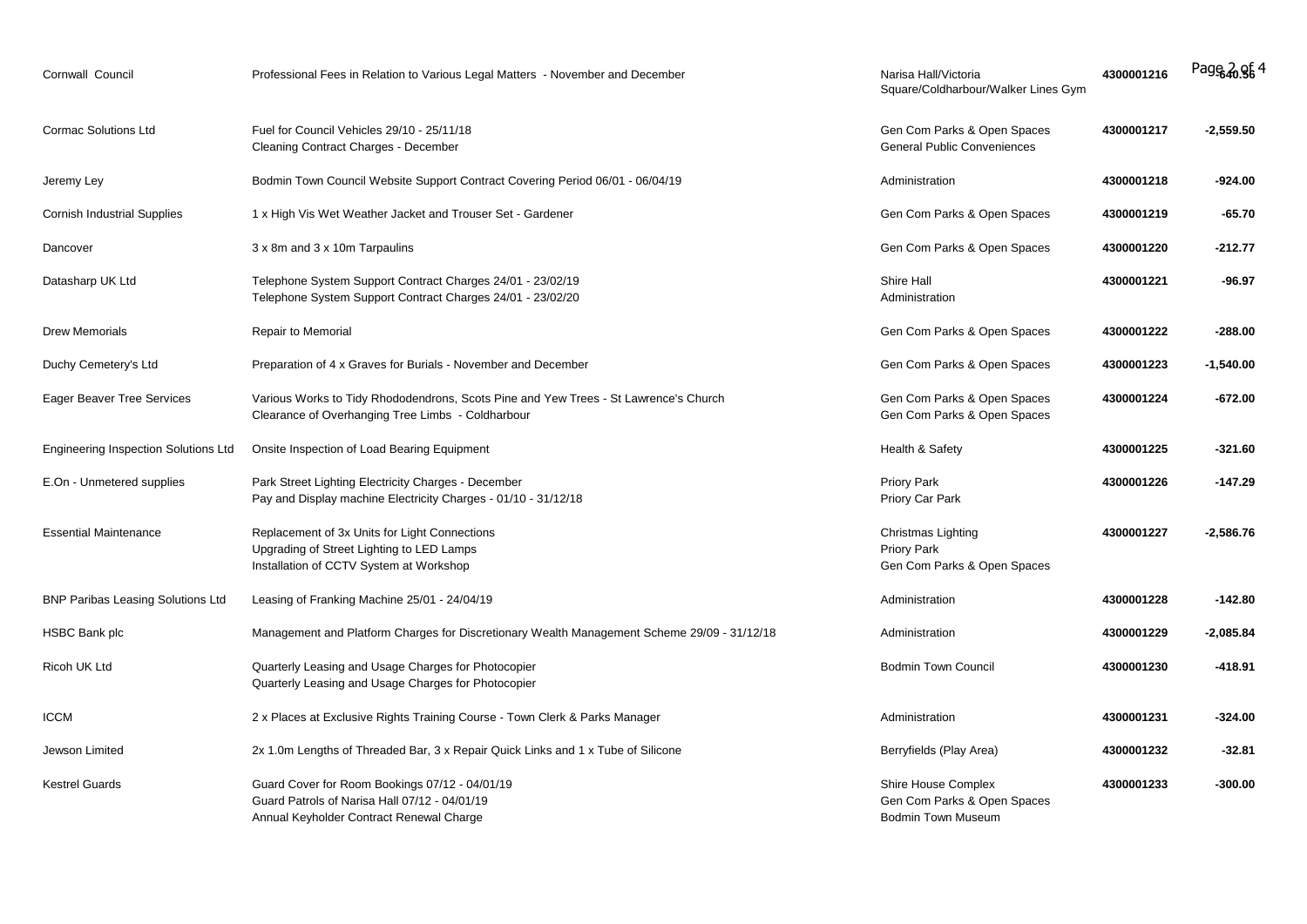| <b>Mole Valley Farmers</b>        | Timber Stand - Tractor Hedge Cutter                                                                                         | Gen Com Parks & Open Spaces                                              | 4300001234 | Page $3.954$ |
|-----------------------------------|-----------------------------------------------------------------------------------------------------------------------------|--------------------------------------------------------------------------|------------|--------------|
| The Museums Association           | Annual Membership Renewal                                                                                                   | <b>Bodmin Town Museum</b>                                                | 4300001235 | $-76.00$     |
| Nationwide Surveys                | Survey of Churchyard                                                                                                        | St Lawrence's Church                                                     | 4300001236 | $-324.00$    |
| New Mind Internet Consultancy Ltd | Annual Renewal of bodmin.live Domain Name                                                                                   | The Information Centre                                                   | 4300001237 | $-42.00$     |
| Officesmart                       | Various Domestic and Storage Supplies<br><b>Various Stationery</b><br>1 x A3 Laminator and 1 x Box of A3 Laminating Pouches | Gen Com Parks & Open Spaces<br>Administration<br>The Information Centre  | 4300001238 | -465.87      |
| Oluna                             | Materials Cost to Re-Paint White Clock and Wooden Door<br>Supply and Application of Fungicidal Wash to Office Walls         | <b>Town Clocks</b><br>Shire Hall                                         | 4300001239 | $-351.73$    |
| Nationwide Platforms Ltd          | Hire of 16m Articulating Boom Access Platform 21/11 - 02/12/18                                                              | Christmas Lighting                                                       | 4300001240 | -697.90      |
| A.E Rodda & Sons Limited          | 3 x Cream by Post Services                                                                                                  | The Information Centre                                                   | 4300001241 | $-23.37$     |
| Rokk Media Ltd                    | 2nd Stage Payment for Website Building Contract                                                                             | Administration                                                           | 4300001242 | $-3,150.00$  |
| Saniflo Services                  | Call Out to Clear Blocked Level Access Toilet                                                                               | Shire Hall                                                               | 4300001243 | $-85.00$     |
| <b>SSE Contracting Ltd</b>        | Quarterly Street Lighting Maintenance Charges                                                                               | Gen Com Parks & Open Spaces                                              | 4300001244 | $-178.20$    |
| G4S Cash Solutions (UK) Limited   | Cash Collection and Processing Charges for Pay and Display Machines - February                                              | Priory Car Park                                                          | 4300001245 | -430.83      |
| South West Loos                   | Hire of Portable Toilet Unit and 2 x Service Visits - December                                                              | Poorsfield                                                               | 4300001246 | $-52.80$     |
| Sowden & Sons Roofing             | Repairs to Patches of Suite Flat Roof<br>Replacement of Missing Slate                                                       | Shire House Complex<br>Shire Hall                                        | 4300001247 | $-250.80$    |
| D A Thomas & Son Ltd              | Tarmac Re-surfacing in Priory 2 Car Park                                                                                    | Priory Car Park                                                          | 4300001248 | $-3,360.00$  |
| Tinten on Farm Composting Ltd     | 8 x Loads of Green Waste for Recycling<br>2 x Loads of Green Waste for Recycling<br>1 x Load of Green Waste for Recycling   | <b>Priory Park</b><br>Gen Com Parks & Open Spaces<br>Coldharbour         | 4300001249 | $-446.82$    |
| <b>Tudor Environmental</b>        | Various Tools<br>8 x 25kg Winter Fertiliser Mix                                                                             | Gen Com Parks & Open Spaces<br><b>Coldharbour Pavilion &amp; Pitches</b> | 4300001250 | $-710.54$    |
| <b>Turnaround Cleaning</b>        | Cleaning of Offices, Bathrooms and Public Areas                                                                             | Shire House Complex                                                      | 4300001251 | $-777.60$    |
| Versa Ltd                         | 2 x Green Oak Timber Bollards                                                                                               | <b>Priory Park</b>                                                       | 4300001252 | -482.40      |
| Viridor Waste Management Ltd      | Hire of Skip and 2 x Collections of Waste - December                                                                        | Gen Com Parks & Open Spaces                                              | 4300001253 | $-753.16$    |